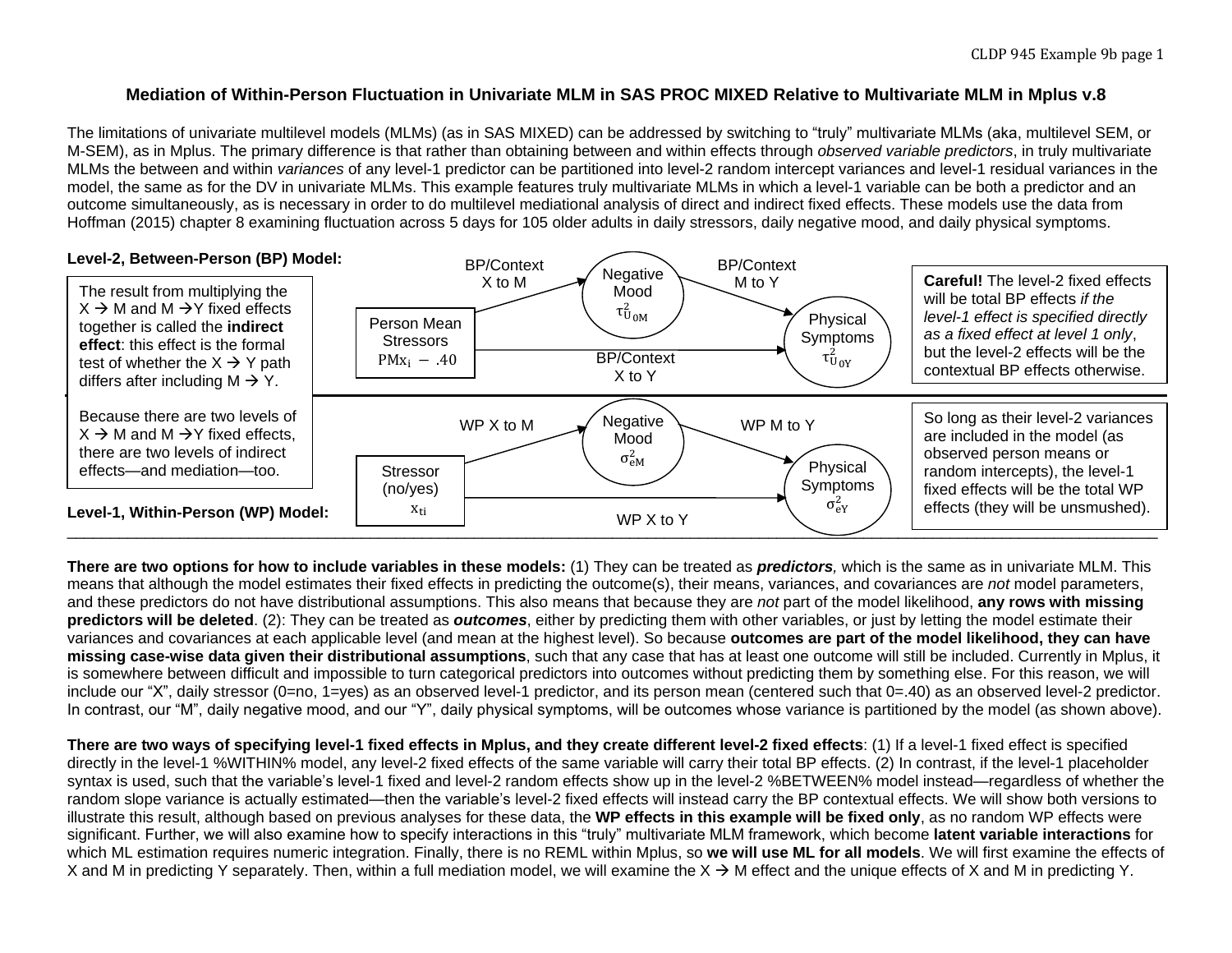## Step 1: Fitting the Between-Person and Within-Person Stress (X) → Symptoms (Y) Effects (i.e., before controlling for M Negative Mood)

| In SAS, partitioning stress into level-1 WP vs. level-2                                                                                                                                                           |                                                                                                                                                                                                                                                                                                                                                                                                                                                                                                                                                                                                                                                                                                                                                                                                                                                                                                                                                                                                                                                                                                                                                                                                                                                                                                                                                                                                                                                                                                                                                                                                                                                                                                                                                                                                                                                                                                                                                                                                                         |
|-------------------------------------------------------------------------------------------------------------------------------------------------------------------------------------------------------------------|-------------------------------------------------------------------------------------------------------------------------------------------------------------------------------------------------------------------------------------------------------------------------------------------------------------------------------------------------------------------------------------------------------------------------------------------------------------------------------------------------------------------------------------------------------------------------------------------------------------------------------------------------------------------------------------------------------------------------------------------------------------------------------------------------------------------------------------------------------------------------------------------------------------------------------------------------------------------------------------------------------------------------------------------------------------------------------------------------------------------------------------------------------------------------------------------------------------------------------------------------------------------------------------------------------------------------------------------------------------------------------------------------------------------------------------------------------------------------------------------------------------------------------------------------------------------------------------------------------------------------------------------------------------------------------------------------------------------------------------------------------------------------------------------------------------------------------------------------------------------------------------------------------------------------------------------------------------------------------------------------------------------------|
| BP contextual effects by observed variables:                                                                                                                                                                      | In Mplus, doing the exact same thing:                                                                                                                                                                                                                                                                                                                                                                                                                                                                                                                                                                                                                                                                                                                                                                                                                                                                                                                                                                                                                                                                                                                                                                                                                                                                                                                                                                                                                                                                                                                                                                                                                                                                                                                                                                                                                                                                                                                                                                                   |
|                                                                                                                                                                                                                   | <b>TITLE:</b><br>Predicting symptoms outcome from OBSERVED stress (so X --> Y);                                                                                                                                                                                                                                                                                                                                                                                                                                                                                                                                                                                                                                                                                                                                                                                                                                                                                                                                                                                                                                                                                                                                                                                                                                                                                                                                                                                                                                                                                                                                                                                                                                                                                                                                                                                                                                                                                                                                         |
| TITLE1 "Step 1: WP and BP Contextual BP Stress<br>Predicting Symptoms: $X$ --> $Y''$ ;<br>PROC MIXED DATA=work. Chapter8 COVTEST NOCLPRINT IC<br>NAMELEN=50 METHOD=ML;<br>CLASS PersonID;                         | <b>DATA:</b><br>FILE = Chapter8.csv; ! Can just list file if in same directory;<br>$FORMAT = free;$<br>! FREE or FIXED format;<br>$TYPE = individual:$<br>! Individual or matrix data as input;                                                                                                                                                                                                                                                                                                                                                                                                                                                                                                                                                                                                                                                                                                                                                                                                                                                                                                                                                                                                                                                                                                                                                                                                                                                                                                                                                                                                                                                                                                                                                                                                                                                                                                                                                                                                                         |
| MODEL symptoms = women age80 women*age80<br>stressor PMstress40<br>/ SOLUTION DDFM=SATTERTHWAITE;<br>RANDOM INTERCEPT / TYPE=UN SUBJECT=PersonID;<br>ESTIMATE "BP X to Y Effect" stressor 1 PMstress40 1;<br>RUN: | <b>VARIABLE:</b><br>! List of ALL variables in stacked data file, in order;<br>! Mplus does NOT know what they used to be called, though;<br>NAMES ARE PersonID women age80 session symptoms mood2 stress PMstr40;<br>! List of ALL variables used in model (DEFINED variables at end);<br>USEVARIABLES ARE symptoms women age80 stress PMstr40 agesex;<br>! Missing data codes (here, -999);<br>MISSING ARE ALL (-999);<br>! Identify level-2 ID;<br>$CLUSTER = PersonID;$<br>! Predictor variables with variation ONLY at level 1;<br>$WITHIN = stress:$<br>! Predictor variables with variation ONLY at level 2;<br>BETWEEN = $age80$ women agesex PMstr40;<br><b>DEFINE:</b><br>$aqesex = aqe80*woman;$<br>! Create observed level-2 interaction;<br><b>ANALYSIS:</b><br>TYPE IS TWOLEVEL RANDOM; ! 2-level model with random slopes;<br>ESTIMATOR IS ML;<br>! Can also use MLR for non-normality;<br><b>MODEL:</b><br>! X Stress --> Y Symptoms Model;<br>! Level-1, Within-Person (WP) Model;<br>%WITHIN%<br>! L1 R: residual variance in symptoms;<br>symptoms;<br>WPXtoY   symptoms ON stress;   Placeholder for L1 WP stress->symptoms;<br>! Level-2, Person-Level Model;<br><b>&amp;BETWEEN%</b><br>! Fixed intercept for symptoms;<br>$[symptoms]$ ;<br>! L2 random intercept variance in symptoms;<br>symptoms;<br>[WPXtoY]<br>(WPXtoY); ! L1 WP fixed effect (label) of stress->symptoms;<br>WPKtoY@0;<br>! L2 G: No random stress slope variance->symptoms;<br>symptoms ON women<br>(SextoY); ! BP total fixed effect of women->symptoms;<br>(AgetoY); ! BP total fixed effect of age->symptoms;<br>symptoms ON age80<br>symptoms ON agesex (AgesexY); ! BP total fixed effect of age*women->symptoms;<br>symptoms ON PMstr40 (conXtoY); ! Contextual BP fixed effect of stress->symptoms;<br>MODEL CONSTRAINT:<br>! Equivalent to ESTIMATE in SAS;<br>NEW(BPXtoY);<br>! Need to name each new created fixed effect;<br>$B P X to Y = W P X to Y + con X to Y;$<br>! BP total effect of stress->symptoms; |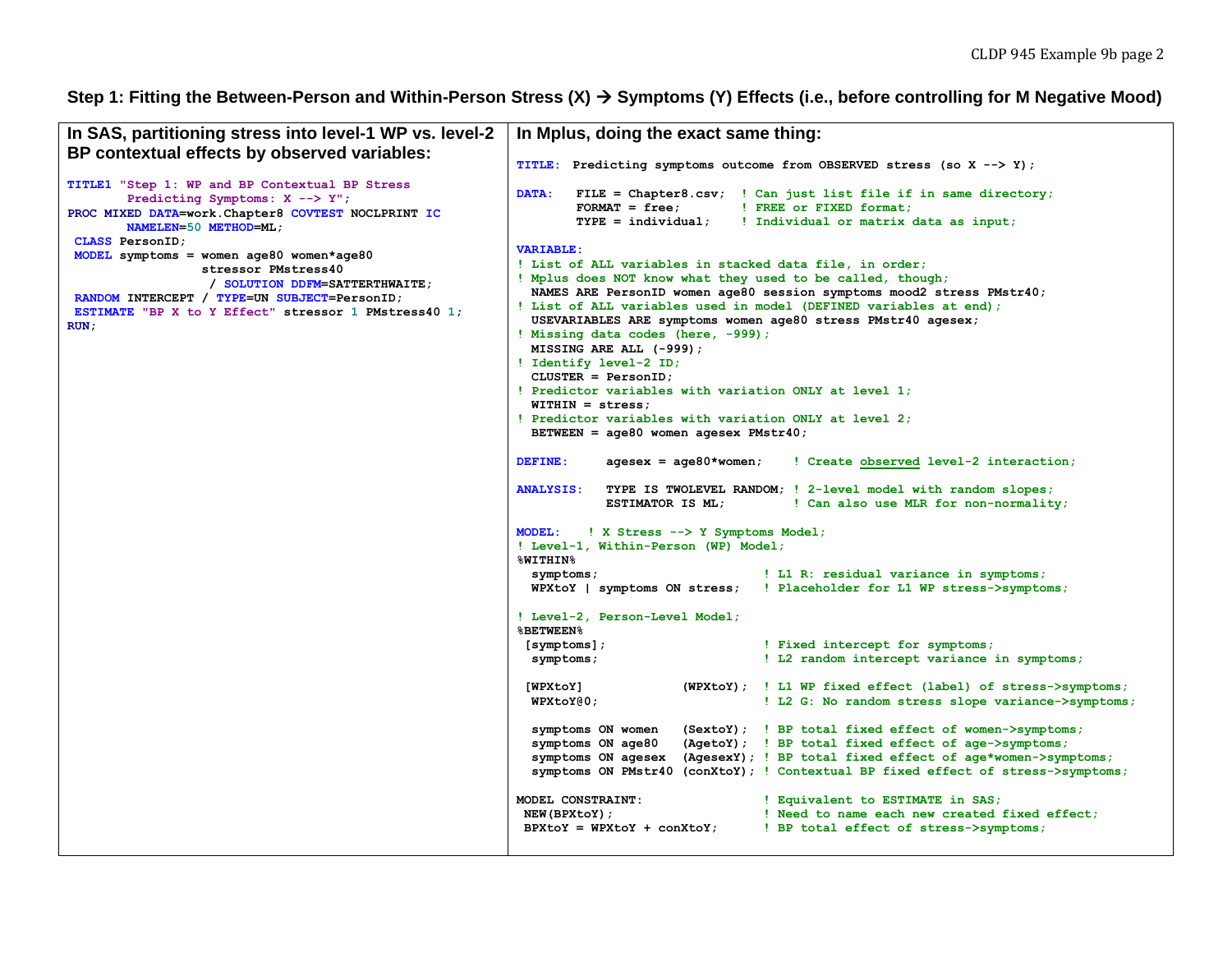| SAS Univariate Results: This is the exact same model in SAS MIXED and  |                      |                                |                      |                 |                           | <b>Mplus Univariate Results:</b> |                                                                    |                        |       |                     |            |
|------------------------------------------------------------------------|----------------------|--------------------------------|----------------------|-----------------|---------------------------|----------------------------------|--------------------------------------------------------------------|------------------------|-------|---------------------|------------|
| Mplus MLM because both treat daily stressors and person mean stressors |                      |                                |                      |                 |                           |                                  |                                                                    |                        |       |                     |            |
| as observed predictors and symptoms as a model-estimated outcome.      |                      |                                |                      |                 |                           |                                  | MODEL FIT INFORMATION                                              |                        |       |                     |            |
|                                                                        |                      |                                |                      |                 | Number of Free Parameters |                                  |                                                                    | 8                      |       |                     |            |
|                                                                        |                      | Covariance Parameter Estimates |                      |                 |                           |                                  |                                                                    |                        |       |                     |            |
|                                                                        |                      |                                | Standard             | Z               | Loglikelihood<br>H0 Value |                                  |                                                                    | $-704.220$             |       |                     |            |
| Cov Parm                                                               | Subject              | Estimate                       | Error                | Value           | Pr > Z                    |                                  |                                                                    |                        |       |                     |            |
| UN(1,1)                                                                | ID                   | 0.8376                         | 0.1344               | 6.23            | < .0001                   |                                  | Information Criteria                                               |                        |       |                     |            |
| Residual                                                               | ID                   | 0.6134                         | 0.04322              | 14.19           | < 0.001                   |                                  | Akaike (AIC)                                                       |                        |       | 1424.440            |            |
|                                                                        |                      |                                |                      |                 |                           |                                  | 1458.299<br>Bayesian (BIC)<br>Sample-Size Adjusted BIC<br>1432.906 |                        |       |                     |            |
|                                                                        |                      |                                | Information Criteria |                 |                           |                                  |                                                                    | $(n^* = (n + 2) / 24)$ |       |                     |            |
| Neg2LogLike                                                            | Parms                | AIC                            | <b>AICC</b>          | HQIC            | <b>BIC</b>                | CAIC                             | MODEL RESULTS                                                      |                        |       |                     |            |
| 1408.5                                                                 | 8                    | 1424.5                         | 1424.8               | 1433.1          |                           | 1445.7 1453.7                    |                                                                    |                        |       |                     | Two-Tailed |
|                                                                        |                      |                                |                      |                 |                           |                                  |                                                                    | Estimate               |       | $S.E.$ Est./ $S.E.$ | P-Value    |
|                                                                        |                      | Solution for Fixed Effects     |                      |                 |                           |                                  | Within Level                                                       |                        |       |                     |            |
|                                                                        |                      | Standard                       |                      |                 |                           |                                  |                                                                    |                        |       |                     |            |
| Effect                                                                 | Estimate             | Error                          | DF                   | t Value         | Pr >  t                   |                                  | Residual Variances<br>SYMPTOMS                                     | 0.613                  | 0.043 | 14.191              | 0.000      |
| Intercept                                                              | 1.5865               | 0.1937                         | 115                  | 8.19            | < .0001                   |                                  |                                                                    |                        |       |                     |            |
| women                                                                  | $-0.5187$<br>0.09676 | 0.2199<br>0.03329              | 105                  | $-2.36$<br>2.91 | 0.0202<br>0.0044          |                                  | Between Level                                                      |                        |       |                     |            |
| age80                                                                  | $-0.1065$            | 0.03789                        | 108<br>107           | $-2.81$         | 0.0059                    |                                  |                                                                    |                        |       |                     |            |
| women*age80<br>stressor                                                | 0.1100               | 0.09487                        | 403                  | 1.16            | 0.2469                    |                                  | SYMPTOMS<br>ON<br>WOMEN                                            | $-0.519$               | 0.220 | $-2.358$            | 0.018      |
| PMstressor40                                                           | 1.3352               | 0.3019                         | 128                  | 4.42            | < .0001                   |                                  | AGE80                                                              | 0.097                  | 0.033 | 2.906               | 0.004      |
|                                                                        |                      |                                |                      |                 |                           |                                  | AGESEX                                                             | $-0.106$               | 0.038 | $-2.810$            | 0.005      |
|                                                                        |                      |                                | Estimates            |                 |                           |                                  | PMSTR40                                                            | 1.335                  | 0.302 | 4.423               | 0.000      |
|                                                                        |                      |                                | Standard             |                 | Means                     |                                  |                                                                    |                        |       |                     |            |
| Label                                                                  |                      | Estimate                       | Error                | DF<br>t Value   |                           | Pr >  t                          | WPXTOY                                                             | 0.110                  | 0.095 | 1.159               | 0.246      |
| BP X to Y Effect                                                       |                      | 1.4452                         | 0.2864               | 104<br>5.05     |                           | < .0001                          |                                                                    |                        |       |                     |            |
|                                                                        |                      |                                |                      |                 |                           |                                  | Intercepts                                                         |                        |       |                     |            |
|                                                                        |                      |                                |                      |                 |                           |                                  | SYMPTOMS                                                           | 1.586                  | 0.194 | 8.188               | 0.000      |
|                                                                        |                      |                                |                      |                 |                           |                                  | Variances                                                          |                        |       |                     |            |
|                                                                        |                      |                                |                      |                 |                           |                                  | WPXTOY                                                             | 0.000                  | 0.000 | 999.000             | 999.000    |
|                                                                        |                      |                                |                      |                 |                           |                                  | Residual Variances                                                 |                        |       |                     |            |
|                                                                        |                      |                                |                      |                 |                           |                                  | SYMPTOMS                                                           | 0.837                  | 0.134 | 6.233               | 0.000      |
|                                                                        |                      |                                |                      |                 |                           |                                  | New/Additional Parameters                                          |                        |       |                     |            |
|                                                                        |                      |                                |                      |                 |                           |                                  | <b>BPSTRESS</b>                                                    | 1.445                  | 0.286 | 5.046               | 0.000      |
|                                                                        |                      |                                |                      |                 |                           |                                  |                                                                    |                        |       |                     |            |
|                                                                        |                      |                                |                      |                 |                           |                                  |                                                                    |                        |       |                     |            |
|                                                                        |                      |                                |                      |                 |                           |                                  |                                                                    |                        |       |                     |            |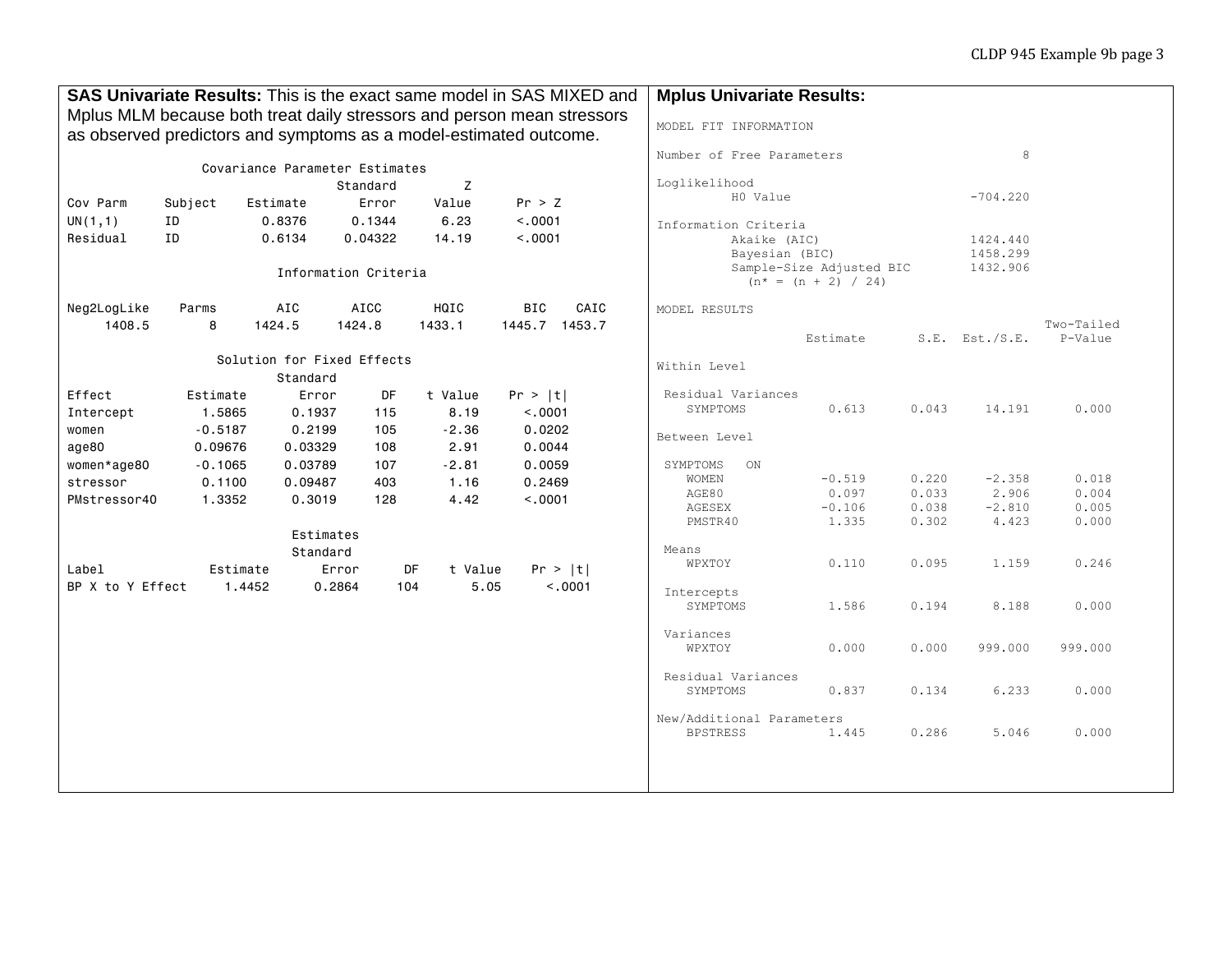# Step 2: Fitting the Between-Person and Within-Person Mood (M)  $\rightarrow$  Symptoms (Y) Effects (i.e., before controlling for X Symptoms)

| In univariate SAS, partitioning mood into level-1 WP                                                                                                                                                                                                                                                                                                                                                                                                   | In multivariate Mplus, partitioning mood into WP vs. BP Contextual in the                                                                                                                                                                                                                                                                                                                                                                                                                                                                                                                                                                                                                                    |  |  |  |
|--------------------------------------------------------------------------------------------------------------------------------------------------------------------------------------------------------------------------------------------------------------------------------------------------------------------------------------------------------------------------------------------------------------------------------------------------------|--------------------------------------------------------------------------------------------------------------------------------------------------------------------------------------------------------------------------------------------------------------------------------------------------------------------------------------------------------------------------------------------------------------------------------------------------------------------------------------------------------------------------------------------------------------------------------------------------------------------------------------------------------------------------------------------------------------|--|--|--|
| vs. level-2 BP contextual effects through observed                                                                                                                                                                                                                                                                                                                                                                                                     | MODEL using placeholder syntax for level-1 effects:                                                                                                                                                                                                                                                                                                                                                                                                                                                                                                                                                                                                                                                          |  |  |  |
| variables:                                                                                                                                                                                                                                                                                                                                                                                                                                             |                                                                                                                                                                                                                                                                                                                                                                                                                                                                                                                                                                                                                                                                                                              |  |  |  |
| TITLE1 "Step 2: WP and BP Contextual Mood<br>Predicting Symptoms: M --> Y";<br>PROC MIXED DATA=work.Chapter8 COVTEST NOCLPRINT IC<br>NAMELEN=50 METHOD=ML;<br>CLASS PersonID;<br>MODEL symptoms = women age80 women*age80 mood2 PMmood2<br>/ SOLUTION DDFM=SATTERTHWAITE:<br>RANDOM INTERCEPT / TYPE=UN SUBJECT=PersonID;<br>ESTIMATE "BP M to Y Effect" mood2 1 PMmood2 1;<br>RUN:<br><b>SAS Results:</b> Although this is the same idea, this is NOT | TITLE: Predicting symptoms outcome from mood OUTCOME (so M --> Y);<br>(DATA is the same)<br><b>VARIABLE:</b><br>! List of ALL variables in stacked data file, in order;<br>! Mplus does NOT know what they used to be called, though;<br>NAMES ARE PersonID women age80 session symptoms mood2 stress PMstr40;<br>! List of ALL variables used in model (DEFINED variables at end);<br>USEVARIABLES ARE symptoms women age80 mood2 agesex;<br>! Missing data codes (here, -999);<br>MISSING ARE ALL (-999);<br>! Identify level-2 ID;<br>$CLUSTER = PersonID;$<br>! Predictor variables with variation ONLY at level 1 -- none now;<br>$WITHIN =$                                                            |  |  |  |
| the same model as in Mplus, in which mood is treated like                                                                                                                                                                                                                                                                                                                                                                                              | ! Predictor variables with variation ONLY at level 2 -- no PMmood2;<br>BETWEEN = $age80$ women agesex;                                                                                                                                                                                                                                                                                                                                                                                                                                                                                                                                                                                                       |  |  |  |
| another DV (and so its mean and two variances are model                                                                                                                                                                                                                                                                                                                                                                                                |                                                                                                                                                                                                                                                                                                                                                                                                                                                                                                                                                                                                                                                                                                              |  |  |  |
| parameters, even though it is not being predicted).                                                                                                                                                                                                                                                                                                                                                                                                    | (DEFINE and ANALYSIS are the same )                                                                                                                                                                                                                                                                                                                                                                                                                                                                                                                                                                                                                                                                          |  |  |  |
| Covariance Parameter Estimates<br>Z<br>Standard<br>Cov Parm<br>Error Value<br>Pr > Z<br>Subject<br>Estimate<br>UN(1,1)<br>< 0.001<br>PersonID<br>0.8162<br>0.1314<br>6.21<br>Residual<br>0.6127<br>< 0.0001<br>$0.04317$ 14.19                                                                                                                                                                                                                         | <b>MODEL:</b><br>! M Mood --> Y Symptoms Model;<br>! Level-1, Within-Person (WP) Model;<br>%WITHIN%<br>! L1 R: residual variance in symptoms;<br>symptoms;<br>mood2;<br>! L1 R: residual variance in mood;<br>! Placeholder for L1 WP mood--> symptoms;<br>WPMtoY   symptoms ON mood2;<br>! Level-2, Person-Level Model;                                                                                                                                                                                                                                                                                                                                                                                     |  |  |  |
| Information Criteria<br><b>BIC</b><br><b>AIC</b><br><b>AICC</b><br>HQIC<br>CAIC<br>Neg2LogLike Parms<br>1405.7<br>1421.7 1422.0<br>1430.3 1442.9<br>1450.9<br>8                                                                                                                                                                                                                                                                                        | <b>&amp;BETWEEN%</b><br>! Fixed intercept for symptoms;<br>$[symptoms]$ ;<br>! L2 random intercept variance in symptoms;<br>symptoms;<br>$[mod2]$ ;<br>! Fixed intercept for mood;<br>Mod2;<br>! L2 random intercept variance in mood;                                                                                                                                                                                                                                                                                                                                                                                                                                                                       |  |  |  |
| Solution for Fixed Effects                                                                                                                                                                                                                                                                                                                                                                                                                             |                                                                                                                                                                                                                                                                                                                                                                                                                                                                                                                                                                                                                                                                                                              |  |  |  |
| Standard<br>Effect<br>Estimate<br>DF t Value $Pr >  t $<br>Error<br>Intercept<br>3,2655<br>0.3458<br>9.44<br>< 0.001<br>106<br>$-2.38$<br>women<br>$-0.5181$<br>0.2175<br>105<br>0.0190<br>0.03349<br>age80<br>0.06690<br>108<br>2,00<br>0.0483<br>$-0.09176$<br>0.03764<br>$-2.44$<br>0.0164<br>women*age80<br>107<br>mood2<br>0.1591<br>0.1277<br>404<br>1.25<br>0.2136<br>PMmood2<br>1,8110<br>0.3910<br>132<br>4.63<br>< 0.001                     | [WPMtoY]<br>(WPMtoY);<br>! L1 WP fixed effect (label) of mood ->symptoms;<br>WPMtoY@0;<br>! L2 G: No random mood slope variance-->symptoms;<br>! BP total fixed effect of women ->symptoms;<br>symptoms ON women<br>$(SextoY)$ ;<br>symptoms ON age80<br>(AgetoY);<br>! BP total fixed effect of age ->symptoms;<br>symptoms ON agesex<br>(AgesexY);<br>! BP total fixed effect of age*women ->symptoms;<br>symptoms ON mood2<br>! Contextual BP fixed effect of mood ->symptoms;<br>$(conMtoY)$ ;<br>MODEL CONSTRAINT:<br>! Equivalent to ESTIMATE in SAS;<br>NEW (BPMtoY);<br>! Need to name each new created fixed effect;<br>$BPMtoY = WHMtoY + conMtoY;$<br>! BP total fixed effect of mood ->symptoms; |  |  |  |
| Estimates<br>Standard<br>Label<br>Estimate<br>Error<br>DF t Value $Pr >  t $<br>BP M to Y Effect 1.9701<br>0.3687<br>105<br>5.34<br>< 0.0001                                                                                                                                                                                                                                                                                                           |                                                                                                                                                                                                                                                                                                                                                                                                                                                                                                                                                                                                                                                                                                              |  |  |  |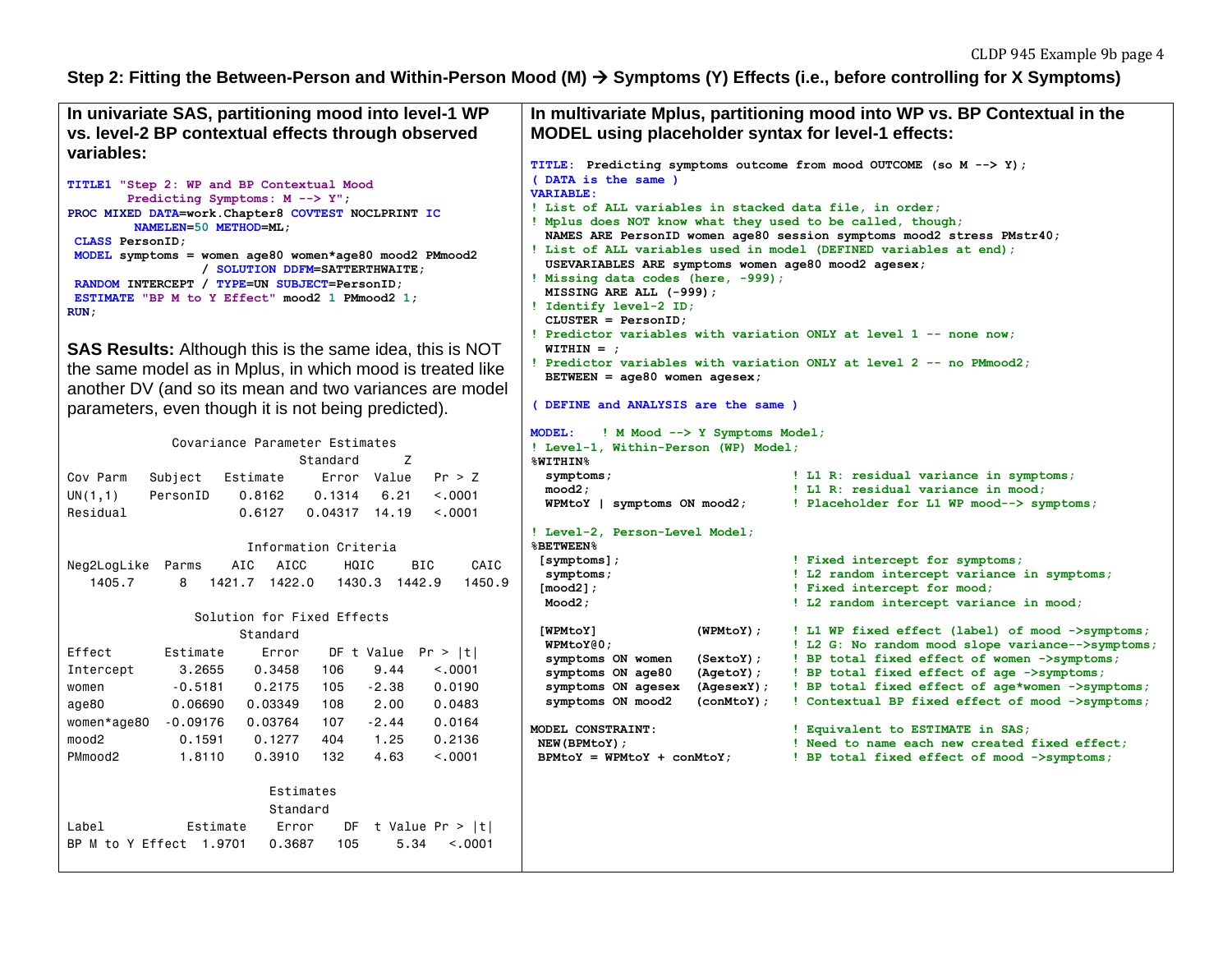| (all previous commands are the same )<br>underlined values indicate the 3 parameters not estimated in<br><b>MODEL:</b><br>! M Mood --> Y Symptoms Model WITHOUT THE LEVEL-1 PLACEHOLDER;<br>univariate SAS MIXED version<br>! Level-1, Within-Person (WP) Model;<br><b>%WITHIN%</b><br>MODEL FIT INFORMATION<br>! L1 R: residual variance in symptoms;<br>symptoms;<br>11<br>Number of Free Parameters<br>mod2;<br>! L1 R: residual variance in mood;<br>symptoms ON mood2 (WPMtoY);<br>! NO Placeholder, L1 WP mood->symptoms here;<br>Loglikelihood<br>H0 Value<br>$-890.792$<br>! Level-2, Person-Level Model;<br><b>&amp;BETWEEN&amp;</b><br>Information Criteria<br>! Fixed intercept for symptoms;<br>$[symptoms]$ ;<br>Akaike (AIC)<br>1803.583<br>! L2 random intercept variance in symptoms;<br>symptoms;<br>1850.140<br>Bayesian (BIC)<br>$[{\sf mood2}]$ ;<br>! Fixed intercept for mood;<br>Sample-Size Adjusted BIC<br>1815.225<br>Mod2;<br>! L2 random intercept variance in mood;<br>$(n^* = (n + 2) / 24)$<br>References to fixed and random effects of L1 WP mood are gone;<br>symptoms ON women<br>(SextoY);<br>! BP total fixed effect of women->symptoms;<br>Model fit is the same either way, but without placeholder<br>symptoms ON age80<br>(AgetoY);<br>! BP total fixed effect of age->symptoms;<br>symptoms ON agesex<br>(AgesexY); ! BP total fixed effect of age*women->symptoms;<br>syntax, absolute fit tests also now appear, which are relative<br>symptoms ON mood2<br>(BPMLoY);<br>! NOW BP TOTAL fixed effect of mood->symptoms;<br>to a saturated (unstructured) matrix of variances per level.<br>MODEL CONSTRAINT:<br>! Equivalent to ESTIMATE in SAS;<br>NEW (conMtoY) ;<br>! Need to name each new created fixed effect;<br>Let's see how the results differ based on the syntax:<br>$conMtoY = BPMtoY - WPMtoY;$<br>! Contextual BP fixed effect of mood->symptoms;<br>bolded terms that are missing are noted in ()<br>Two-Tailed<br>Two-Tailed<br>Estimate<br>$S.E.$ Est./S.E.<br>P-Value<br>$S.E.$ Est./S.E.<br>Estimate<br>P-Value<br>Within Level<br>Within Level<br><b>SYMPTOMS</b><br>ON<br>(SYMPTOMS<br>ON<br>0.128<br>0.167<br>0.193<br>MOOD <sub>2</sub><br>1.303<br>MOOD2)<br>Variances<br>Variances<br>0.007<br>14.157<br>0.000<br>MOOD2<br>0.093<br>0.093<br>14.156<br>0.000<br>MOOD2<br>0.007<br>Residual Variances<br>Residual Variances<br>SYMPTOMS<br>0.613<br>0.043<br>14.185<br>0.000<br>0.613<br>14.185<br>SYMPTOMS<br>0.043<br>0.000<br>Between Level<br>Between Level<br>SYMPTOMS<br>ON<br>SYMPTOMS<br>ON<br>0.220<br>$-2.458$<br>0.014<br>$-0.540$<br>WOMEN<br>$-2.458$<br>0.014<br>$-0.540$<br>0.220<br>WOMEN<br>0.034<br>0.074<br>2.181<br>0.029<br>AGE80<br>2.181<br>0.029<br>0.074<br>0.034<br>AGE80<br>$-0.098$<br>0.038<br>$-2.582$<br>0.010<br>AGESEX<br>$-0.098$<br>0.038<br>$-2.582$<br>0.010<br>AGESEX<br>2.506<br>0.530<br>4.727<br>0.000<br>MOOD2<br>0.558<br>4.196<br>MOOD2<br>2.340<br>0.000<br>Means<br>Means<br>$-0.795$<br>0.026<br>$-30.454$<br>0.000<br>MOOD2<br>$-0.795$<br>0.026<br>$-30.456$<br>0.000<br>MOOD2<br>(WPMTOY)<br>0.167<br>0.128<br>1.303<br>0.193<br>WPMTOY<br>Intercepts<br>Intercepts<br>SYMPTOMS<br>3.710<br>0.463<br>8.020<br>0.000<br>3.710<br>0.463<br>8.020<br>0.000<br>SYMPTOMS<br>Variances<br>Variances<br>0.010<br>MOOD2<br>0.052<br>5.174<br>0.000<br>0.010<br>5.174<br>0.000<br>MOOD2<br>0.052<br>(WPMTOY)<br>0.000<br>0.000<br>999.000<br>999.000<br><b>WPMTOY</b><br>Residual Variances<br>Residual Variances<br>0.754<br>0.140<br>SYMPTOMS<br>5.405<br>0.000<br>0.754<br>0.140<br>5.405<br>0.000<br>SYMPTOMS<br>New/Additional Parameters<br>New/Additional Parameters<br>0.558<br>0.000<br>2.339<br>4.195<br>CONMTOY<br>0.530<br>4.728<br>0.000<br><b>BPMTOY</b><br>2.506 | <b>Mplus Multivariate Results using Placeholder Syntax:</b> |  |  |  |  | Same model specifying level-1 fixed effect in %WITHIN% instead: |  |  |  |  |  |
|-----------------------------------------------------------------------------------------------------------------------------------------------------------------------------------------------------------------------------------------------------------------------------------------------------------------------------------------------------------------------------------------------------------------------------------------------------------------------------------------------------------------------------------------------------------------------------------------------------------------------------------------------------------------------------------------------------------------------------------------------------------------------------------------------------------------------------------------------------------------------------------------------------------------------------------------------------------------------------------------------------------------------------------------------------------------------------------------------------------------------------------------------------------------------------------------------------------------------------------------------------------------------------------------------------------------------------------------------------------------------------------------------------------------------------------------------------------------------------------------------------------------------------------------------------------------------------------------------------------------------------------------------------------------------------------------------------------------------------------------------------------------------------------------------------------------------------------------------------------------------------------------------------------------------------------------------------------------------------------------------------------------------------------------------------------------------------------------------------------------------------------------------------------------------------------------------------------------------------------------------------------------------------------------------------------------------------------------------------------------------------------------------------------------------------------------------------------------------------------------------------------------------------------------------------------------------------------------------------------------------------------------------------------------------------------------------------------------------------------------------------------------------------------------------------------------------------------------------------------------------------------------------------------------------------------------------------------------------------------------------------------------------------------------------------------------------------------------------------------------------------------------------------------------------------------------------------------------------------------------------------------------------------------------------------------------------------------------------------------------------------------------------------------------------------------------------------------------------------------------------------------------------------------------------------------------------------------------------------------------------------------------------------------------------------------------------------------------------------------------------------------------------------------------------|-------------------------------------------------------------|--|--|--|--|-----------------------------------------------------------------|--|--|--|--|--|
|                                                                                                                                                                                                                                                                                                                                                                                                                                                                                                                                                                                                                                                                                                                                                                                                                                                                                                                                                                                                                                                                                                                                                                                                                                                                                                                                                                                                                                                                                                                                                                                                                                                                                                                                                                                                                                                                                                                                                                                                                                                                                                                                                                                                                                                                                                                                                                                                                                                                                                                                                                                                                                                                                                                                                                                                                                                                                                                                                                                                                                                                                                                                                                                                                                                                                                                                                                                                                                                                                                                                                                                                                                                                                                                                                                                               |                                                             |  |  |  |  |                                                                 |  |  |  |  |  |
|                                                                                                                                                                                                                                                                                                                                                                                                                                                                                                                                                                                                                                                                                                                                                                                                                                                                                                                                                                                                                                                                                                                                                                                                                                                                                                                                                                                                                                                                                                                                                                                                                                                                                                                                                                                                                                                                                                                                                                                                                                                                                                                                                                                                                                                                                                                                                                                                                                                                                                                                                                                                                                                                                                                                                                                                                                                                                                                                                                                                                                                                                                                                                                                                                                                                                                                                                                                                                                                                                                                                                                                                                                                                                                                                                                                               |                                                             |  |  |  |  |                                                                 |  |  |  |  |  |
|                                                                                                                                                                                                                                                                                                                                                                                                                                                                                                                                                                                                                                                                                                                                                                                                                                                                                                                                                                                                                                                                                                                                                                                                                                                                                                                                                                                                                                                                                                                                                                                                                                                                                                                                                                                                                                                                                                                                                                                                                                                                                                                                                                                                                                                                                                                                                                                                                                                                                                                                                                                                                                                                                                                                                                                                                                                                                                                                                                                                                                                                                                                                                                                                                                                                                                                                                                                                                                                                                                                                                                                                                                                                                                                                                                                               |                                                             |  |  |  |  |                                                                 |  |  |  |  |  |
|                                                                                                                                                                                                                                                                                                                                                                                                                                                                                                                                                                                                                                                                                                                                                                                                                                                                                                                                                                                                                                                                                                                                                                                                                                                                                                                                                                                                                                                                                                                                                                                                                                                                                                                                                                                                                                                                                                                                                                                                                                                                                                                                                                                                                                                                                                                                                                                                                                                                                                                                                                                                                                                                                                                                                                                                                                                                                                                                                                                                                                                                                                                                                                                                                                                                                                                                                                                                                                                                                                                                                                                                                                                                                                                                                                                               |                                                             |  |  |  |  |                                                                 |  |  |  |  |  |
|                                                                                                                                                                                                                                                                                                                                                                                                                                                                                                                                                                                                                                                                                                                                                                                                                                                                                                                                                                                                                                                                                                                                                                                                                                                                                                                                                                                                                                                                                                                                                                                                                                                                                                                                                                                                                                                                                                                                                                                                                                                                                                                                                                                                                                                                                                                                                                                                                                                                                                                                                                                                                                                                                                                                                                                                                                                                                                                                                                                                                                                                                                                                                                                                                                                                                                                                                                                                                                                                                                                                                                                                                                                                                                                                                                                               |                                                             |  |  |  |  |                                                                 |  |  |  |  |  |
|                                                                                                                                                                                                                                                                                                                                                                                                                                                                                                                                                                                                                                                                                                                                                                                                                                                                                                                                                                                                                                                                                                                                                                                                                                                                                                                                                                                                                                                                                                                                                                                                                                                                                                                                                                                                                                                                                                                                                                                                                                                                                                                                                                                                                                                                                                                                                                                                                                                                                                                                                                                                                                                                                                                                                                                                                                                                                                                                                                                                                                                                                                                                                                                                                                                                                                                                                                                                                                                                                                                                                                                                                                                                                                                                                                                               |                                                             |  |  |  |  |                                                                 |  |  |  |  |  |
|                                                                                                                                                                                                                                                                                                                                                                                                                                                                                                                                                                                                                                                                                                                                                                                                                                                                                                                                                                                                                                                                                                                                                                                                                                                                                                                                                                                                                                                                                                                                                                                                                                                                                                                                                                                                                                                                                                                                                                                                                                                                                                                                                                                                                                                                                                                                                                                                                                                                                                                                                                                                                                                                                                                                                                                                                                                                                                                                                                                                                                                                                                                                                                                                                                                                                                                                                                                                                                                                                                                                                                                                                                                                                                                                                                                               |                                                             |  |  |  |  |                                                                 |  |  |  |  |  |
|                                                                                                                                                                                                                                                                                                                                                                                                                                                                                                                                                                                                                                                                                                                                                                                                                                                                                                                                                                                                                                                                                                                                                                                                                                                                                                                                                                                                                                                                                                                                                                                                                                                                                                                                                                                                                                                                                                                                                                                                                                                                                                                                                                                                                                                                                                                                                                                                                                                                                                                                                                                                                                                                                                                                                                                                                                                                                                                                                                                                                                                                                                                                                                                                                                                                                                                                                                                                                                                                                                                                                                                                                                                                                                                                                                                               |                                                             |  |  |  |  |                                                                 |  |  |  |  |  |
|                                                                                                                                                                                                                                                                                                                                                                                                                                                                                                                                                                                                                                                                                                                                                                                                                                                                                                                                                                                                                                                                                                                                                                                                                                                                                                                                                                                                                                                                                                                                                                                                                                                                                                                                                                                                                                                                                                                                                                                                                                                                                                                                                                                                                                                                                                                                                                                                                                                                                                                                                                                                                                                                                                                                                                                                                                                                                                                                                                                                                                                                                                                                                                                                                                                                                                                                                                                                                                                                                                                                                                                                                                                                                                                                                                                               |                                                             |  |  |  |  |                                                                 |  |  |  |  |  |
|                                                                                                                                                                                                                                                                                                                                                                                                                                                                                                                                                                                                                                                                                                                                                                                                                                                                                                                                                                                                                                                                                                                                                                                                                                                                                                                                                                                                                                                                                                                                                                                                                                                                                                                                                                                                                                                                                                                                                                                                                                                                                                                                                                                                                                                                                                                                                                                                                                                                                                                                                                                                                                                                                                                                                                                                                                                                                                                                                                                                                                                                                                                                                                                                                                                                                                                                                                                                                                                                                                                                                                                                                                                                                                                                                                                               |                                                             |  |  |  |  |                                                                 |  |  |  |  |  |
|                                                                                                                                                                                                                                                                                                                                                                                                                                                                                                                                                                                                                                                                                                                                                                                                                                                                                                                                                                                                                                                                                                                                                                                                                                                                                                                                                                                                                                                                                                                                                                                                                                                                                                                                                                                                                                                                                                                                                                                                                                                                                                                                                                                                                                                                                                                                                                                                                                                                                                                                                                                                                                                                                                                                                                                                                                                                                                                                                                                                                                                                                                                                                                                                                                                                                                                                                                                                                                                                                                                                                                                                                                                                                                                                                                                               |                                                             |  |  |  |  |                                                                 |  |  |  |  |  |
|                                                                                                                                                                                                                                                                                                                                                                                                                                                                                                                                                                                                                                                                                                                                                                                                                                                                                                                                                                                                                                                                                                                                                                                                                                                                                                                                                                                                                                                                                                                                                                                                                                                                                                                                                                                                                                                                                                                                                                                                                                                                                                                                                                                                                                                                                                                                                                                                                                                                                                                                                                                                                                                                                                                                                                                                                                                                                                                                                                                                                                                                                                                                                                                                                                                                                                                                                                                                                                                                                                                                                                                                                                                                                                                                                                                               |                                                             |  |  |  |  |                                                                 |  |  |  |  |  |
|                                                                                                                                                                                                                                                                                                                                                                                                                                                                                                                                                                                                                                                                                                                                                                                                                                                                                                                                                                                                                                                                                                                                                                                                                                                                                                                                                                                                                                                                                                                                                                                                                                                                                                                                                                                                                                                                                                                                                                                                                                                                                                                                                                                                                                                                                                                                                                                                                                                                                                                                                                                                                                                                                                                                                                                                                                                                                                                                                                                                                                                                                                                                                                                                                                                                                                                                                                                                                                                                                                                                                                                                                                                                                                                                                                                               |                                                             |  |  |  |  |                                                                 |  |  |  |  |  |
|                                                                                                                                                                                                                                                                                                                                                                                                                                                                                                                                                                                                                                                                                                                                                                                                                                                                                                                                                                                                                                                                                                                                                                                                                                                                                                                                                                                                                                                                                                                                                                                                                                                                                                                                                                                                                                                                                                                                                                                                                                                                                                                                                                                                                                                                                                                                                                                                                                                                                                                                                                                                                                                                                                                                                                                                                                                                                                                                                                                                                                                                                                                                                                                                                                                                                                                                                                                                                                                                                                                                                                                                                                                                                                                                                                                               |                                                             |  |  |  |  |                                                                 |  |  |  |  |  |
|                                                                                                                                                                                                                                                                                                                                                                                                                                                                                                                                                                                                                                                                                                                                                                                                                                                                                                                                                                                                                                                                                                                                                                                                                                                                                                                                                                                                                                                                                                                                                                                                                                                                                                                                                                                                                                                                                                                                                                                                                                                                                                                                                                                                                                                                                                                                                                                                                                                                                                                                                                                                                                                                                                                                                                                                                                                                                                                                                                                                                                                                                                                                                                                                                                                                                                                                                                                                                                                                                                                                                                                                                                                                                                                                                                                               |                                                             |  |  |  |  |                                                                 |  |  |  |  |  |
|                                                                                                                                                                                                                                                                                                                                                                                                                                                                                                                                                                                                                                                                                                                                                                                                                                                                                                                                                                                                                                                                                                                                                                                                                                                                                                                                                                                                                                                                                                                                                                                                                                                                                                                                                                                                                                                                                                                                                                                                                                                                                                                                                                                                                                                                                                                                                                                                                                                                                                                                                                                                                                                                                                                                                                                                                                                                                                                                                                                                                                                                                                                                                                                                                                                                                                                                                                                                                                                                                                                                                                                                                                                                                                                                                                                               |                                                             |  |  |  |  |                                                                 |  |  |  |  |  |
|                                                                                                                                                                                                                                                                                                                                                                                                                                                                                                                                                                                                                                                                                                                                                                                                                                                                                                                                                                                                                                                                                                                                                                                                                                                                                                                                                                                                                                                                                                                                                                                                                                                                                                                                                                                                                                                                                                                                                                                                                                                                                                                                                                                                                                                                                                                                                                                                                                                                                                                                                                                                                                                                                                                                                                                                                                                                                                                                                                                                                                                                                                                                                                                                                                                                                                                                                                                                                                                                                                                                                                                                                                                                                                                                                                                               |                                                             |  |  |  |  |                                                                 |  |  |  |  |  |
|                                                                                                                                                                                                                                                                                                                                                                                                                                                                                                                                                                                                                                                                                                                                                                                                                                                                                                                                                                                                                                                                                                                                                                                                                                                                                                                                                                                                                                                                                                                                                                                                                                                                                                                                                                                                                                                                                                                                                                                                                                                                                                                                                                                                                                                                                                                                                                                                                                                                                                                                                                                                                                                                                                                                                                                                                                                                                                                                                                                                                                                                                                                                                                                                                                                                                                                                                                                                                                                                                                                                                                                                                                                                                                                                                                                               |                                                             |  |  |  |  |                                                                 |  |  |  |  |  |
|                                                                                                                                                                                                                                                                                                                                                                                                                                                                                                                                                                                                                                                                                                                                                                                                                                                                                                                                                                                                                                                                                                                                                                                                                                                                                                                                                                                                                                                                                                                                                                                                                                                                                                                                                                                                                                                                                                                                                                                                                                                                                                                                                                                                                                                                                                                                                                                                                                                                                                                                                                                                                                                                                                                                                                                                                                                                                                                                                                                                                                                                                                                                                                                                                                                                                                                                                                                                                                                                                                                                                                                                                                                                                                                                                                                               |                                                             |  |  |  |  |                                                                 |  |  |  |  |  |
|                                                                                                                                                                                                                                                                                                                                                                                                                                                                                                                                                                                                                                                                                                                                                                                                                                                                                                                                                                                                                                                                                                                                                                                                                                                                                                                                                                                                                                                                                                                                                                                                                                                                                                                                                                                                                                                                                                                                                                                                                                                                                                                                                                                                                                                                                                                                                                                                                                                                                                                                                                                                                                                                                                                                                                                                                                                                                                                                                                                                                                                                                                                                                                                                                                                                                                                                                                                                                                                                                                                                                                                                                                                                                                                                                                                               |                                                             |  |  |  |  |                                                                 |  |  |  |  |  |
|                                                                                                                                                                                                                                                                                                                                                                                                                                                                                                                                                                                                                                                                                                                                                                                                                                                                                                                                                                                                                                                                                                                                                                                                                                                                                                                                                                                                                                                                                                                                                                                                                                                                                                                                                                                                                                                                                                                                                                                                                                                                                                                                                                                                                                                                                                                                                                                                                                                                                                                                                                                                                                                                                                                                                                                                                                                                                                                                                                                                                                                                                                                                                                                                                                                                                                                                                                                                                                                                                                                                                                                                                                                                                                                                                                                               |                                                             |  |  |  |  |                                                                 |  |  |  |  |  |
|                                                                                                                                                                                                                                                                                                                                                                                                                                                                                                                                                                                                                                                                                                                                                                                                                                                                                                                                                                                                                                                                                                                                                                                                                                                                                                                                                                                                                                                                                                                                                                                                                                                                                                                                                                                                                                                                                                                                                                                                                                                                                                                                                                                                                                                                                                                                                                                                                                                                                                                                                                                                                                                                                                                                                                                                                                                                                                                                                                                                                                                                                                                                                                                                                                                                                                                                                                                                                                                                                                                                                                                                                                                                                                                                                                                               |                                                             |  |  |  |  |                                                                 |  |  |  |  |  |
|                                                                                                                                                                                                                                                                                                                                                                                                                                                                                                                                                                                                                                                                                                                                                                                                                                                                                                                                                                                                                                                                                                                                                                                                                                                                                                                                                                                                                                                                                                                                                                                                                                                                                                                                                                                                                                                                                                                                                                                                                                                                                                                                                                                                                                                                                                                                                                                                                                                                                                                                                                                                                                                                                                                                                                                                                                                                                                                                                                                                                                                                                                                                                                                                                                                                                                                                                                                                                                                                                                                                                                                                                                                                                                                                                                                               |                                                             |  |  |  |  |                                                                 |  |  |  |  |  |
|                                                                                                                                                                                                                                                                                                                                                                                                                                                                                                                                                                                                                                                                                                                                                                                                                                                                                                                                                                                                                                                                                                                                                                                                                                                                                                                                                                                                                                                                                                                                                                                                                                                                                                                                                                                                                                                                                                                                                                                                                                                                                                                                                                                                                                                                                                                                                                                                                                                                                                                                                                                                                                                                                                                                                                                                                                                                                                                                                                                                                                                                                                                                                                                                                                                                                                                                                                                                                                                                                                                                                                                                                                                                                                                                                                                               |                                                             |  |  |  |  |                                                                 |  |  |  |  |  |
|                                                                                                                                                                                                                                                                                                                                                                                                                                                                                                                                                                                                                                                                                                                                                                                                                                                                                                                                                                                                                                                                                                                                                                                                                                                                                                                                                                                                                                                                                                                                                                                                                                                                                                                                                                                                                                                                                                                                                                                                                                                                                                                                                                                                                                                                                                                                                                                                                                                                                                                                                                                                                                                                                                                                                                                                                                                                                                                                                                                                                                                                                                                                                                                                                                                                                                                                                                                                                                                                                                                                                                                                                                                                                                                                                                                               |                                                             |  |  |  |  |                                                                 |  |  |  |  |  |
|                                                                                                                                                                                                                                                                                                                                                                                                                                                                                                                                                                                                                                                                                                                                                                                                                                                                                                                                                                                                                                                                                                                                                                                                                                                                                                                                                                                                                                                                                                                                                                                                                                                                                                                                                                                                                                                                                                                                                                                                                                                                                                                                                                                                                                                                                                                                                                                                                                                                                                                                                                                                                                                                                                                                                                                                                                                                                                                                                                                                                                                                                                                                                                                                                                                                                                                                                                                                                                                                                                                                                                                                                                                                                                                                                                                               |                                                             |  |  |  |  |                                                                 |  |  |  |  |  |
|                                                                                                                                                                                                                                                                                                                                                                                                                                                                                                                                                                                                                                                                                                                                                                                                                                                                                                                                                                                                                                                                                                                                                                                                                                                                                                                                                                                                                                                                                                                                                                                                                                                                                                                                                                                                                                                                                                                                                                                                                                                                                                                                                                                                                                                                                                                                                                                                                                                                                                                                                                                                                                                                                                                                                                                                                                                                                                                                                                                                                                                                                                                                                                                                                                                                                                                                                                                                                                                                                                                                                                                                                                                                                                                                                                                               |                                                             |  |  |  |  |                                                                 |  |  |  |  |  |
|                                                                                                                                                                                                                                                                                                                                                                                                                                                                                                                                                                                                                                                                                                                                                                                                                                                                                                                                                                                                                                                                                                                                                                                                                                                                                                                                                                                                                                                                                                                                                                                                                                                                                                                                                                                                                                                                                                                                                                                                                                                                                                                                                                                                                                                                                                                                                                                                                                                                                                                                                                                                                                                                                                                                                                                                                                                                                                                                                                                                                                                                                                                                                                                                                                                                                                                                                                                                                                                                                                                                                                                                                                                                                                                                                                                               |                                                             |  |  |  |  |                                                                 |  |  |  |  |  |
|                                                                                                                                                                                                                                                                                                                                                                                                                                                                                                                                                                                                                                                                                                                                                                                                                                                                                                                                                                                                                                                                                                                                                                                                                                                                                                                                                                                                                                                                                                                                                                                                                                                                                                                                                                                                                                                                                                                                                                                                                                                                                                                                                                                                                                                                                                                                                                                                                                                                                                                                                                                                                                                                                                                                                                                                                                                                                                                                                                                                                                                                                                                                                                                                                                                                                                                                                                                                                                                                                                                                                                                                                                                                                                                                                                                               |                                                             |  |  |  |  |                                                                 |  |  |  |  |  |
|                                                                                                                                                                                                                                                                                                                                                                                                                                                                                                                                                                                                                                                                                                                                                                                                                                                                                                                                                                                                                                                                                                                                                                                                                                                                                                                                                                                                                                                                                                                                                                                                                                                                                                                                                                                                                                                                                                                                                                                                                                                                                                                                                                                                                                                                                                                                                                                                                                                                                                                                                                                                                                                                                                                                                                                                                                                                                                                                                                                                                                                                                                                                                                                                                                                                                                                                                                                                                                                                                                                                                                                                                                                                                                                                                                                               |                                                             |  |  |  |  |                                                                 |  |  |  |  |  |
|                                                                                                                                                                                                                                                                                                                                                                                                                                                                                                                                                                                                                                                                                                                                                                                                                                                                                                                                                                                                                                                                                                                                                                                                                                                                                                                                                                                                                                                                                                                                                                                                                                                                                                                                                                                                                                                                                                                                                                                                                                                                                                                                                                                                                                                                                                                                                                                                                                                                                                                                                                                                                                                                                                                                                                                                                                                                                                                                                                                                                                                                                                                                                                                                                                                                                                                                                                                                                                                                                                                                                                                                                                                                                                                                                                                               |                                                             |  |  |  |  |                                                                 |  |  |  |  |  |
|                                                                                                                                                                                                                                                                                                                                                                                                                                                                                                                                                                                                                                                                                                                                                                                                                                                                                                                                                                                                                                                                                                                                                                                                                                                                                                                                                                                                                                                                                                                                                                                                                                                                                                                                                                                                                                                                                                                                                                                                                                                                                                                                                                                                                                                                                                                                                                                                                                                                                                                                                                                                                                                                                                                                                                                                                                                                                                                                                                                                                                                                                                                                                                                                                                                                                                                                                                                                                                                                                                                                                                                                                                                                                                                                                                                               |                                                             |  |  |  |  |                                                                 |  |  |  |  |  |
|                                                                                                                                                                                                                                                                                                                                                                                                                                                                                                                                                                                                                                                                                                                                                                                                                                                                                                                                                                                                                                                                                                                                                                                                                                                                                                                                                                                                                                                                                                                                                                                                                                                                                                                                                                                                                                                                                                                                                                                                                                                                                                                                                                                                                                                                                                                                                                                                                                                                                                                                                                                                                                                                                                                                                                                                                                                                                                                                                                                                                                                                                                                                                                                                                                                                                                                                                                                                                                                                                                                                                                                                                                                                                                                                                                                               |                                                             |  |  |  |  |                                                                 |  |  |  |  |  |
|                                                                                                                                                                                                                                                                                                                                                                                                                                                                                                                                                                                                                                                                                                                                                                                                                                                                                                                                                                                                                                                                                                                                                                                                                                                                                                                                                                                                                                                                                                                                                                                                                                                                                                                                                                                                                                                                                                                                                                                                                                                                                                                                                                                                                                                                                                                                                                                                                                                                                                                                                                                                                                                                                                                                                                                                                                                                                                                                                                                                                                                                                                                                                                                                                                                                                                                                                                                                                                                                                                                                                                                                                                                                                                                                                                                               |                                                             |  |  |  |  |                                                                 |  |  |  |  |  |
|                                                                                                                                                                                                                                                                                                                                                                                                                                                                                                                                                                                                                                                                                                                                                                                                                                                                                                                                                                                                                                                                                                                                                                                                                                                                                                                                                                                                                                                                                                                                                                                                                                                                                                                                                                                                                                                                                                                                                                                                                                                                                                                                                                                                                                                                                                                                                                                                                                                                                                                                                                                                                                                                                                                                                                                                                                                                                                                                                                                                                                                                                                                                                                                                                                                                                                                                                                                                                                                                                                                                                                                                                                                                                                                                                                                               |                                                             |  |  |  |  |                                                                 |  |  |  |  |  |
|                                                                                                                                                                                                                                                                                                                                                                                                                                                                                                                                                                                                                                                                                                                                                                                                                                                                                                                                                                                                                                                                                                                                                                                                                                                                                                                                                                                                                                                                                                                                                                                                                                                                                                                                                                                                                                                                                                                                                                                                                                                                                                                                                                                                                                                                                                                                                                                                                                                                                                                                                                                                                                                                                                                                                                                                                                                                                                                                                                                                                                                                                                                                                                                                                                                                                                                                                                                                                                                                                                                                                                                                                                                                                                                                                                                               |                                                             |  |  |  |  |                                                                 |  |  |  |  |  |
|                                                                                                                                                                                                                                                                                                                                                                                                                                                                                                                                                                                                                                                                                                                                                                                                                                                                                                                                                                                                                                                                                                                                                                                                                                                                                                                                                                                                                                                                                                                                                                                                                                                                                                                                                                                                                                                                                                                                                                                                                                                                                                                                                                                                                                                                                                                                                                                                                                                                                                                                                                                                                                                                                                                                                                                                                                                                                                                                                                                                                                                                                                                                                                                                                                                                                                                                                                                                                                                                                                                                                                                                                                                                                                                                                                                               |                                                             |  |  |  |  |                                                                 |  |  |  |  |  |
|                                                                                                                                                                                                                                                                                                                                                                                                                                                                                                                                                                                                                                                                                                                                                                                                                                                                                                                                                                                                                                                                                                                                                                                                                                                                                                                                                                                                                                                                                                                                                                                                                                                                                                                                                                                                                                                                                                                                                                                                                                                                                                                                                                                                                                                                                                                                                                                                                                                                                                                                                                                                                                                                                                                                                                                                                                                                                                                                                                                                                                                                                                                                                                                                                                                                                                                                                                                                                                                                                                                                                                                                                                                                                                                                                                                               |                                                             |  |  |  |  |                                                                 |  |  |  |  |  |
|                                                                                                                                                                                                                                                                                                                                                                                                                                                                                                                                                                                                                                                                                                                                                                                                                                                                                                                                                                                                                                                                                                                                                                                                                                                                                                                                                                                                                                                                                                                                                                                                                                                                                                                                                                                                                                                                                                                                                                                                                                                                                                                                                                                                                                                                                                                                                                                                                                                                                                                                                                                                                                                                                                                                                                                                                                                                                                                                                                                                                                                                                                                                                                                                                                                                                                                                                                                                                                                                                                                                                                                                                                                                                                                                                                                               |                                                             |  |  |  |  |                                                                 |  |  |  |  |  |
|                                                                                                                                                                                                                                                                                                                                                                                                                                                                                                                                                                                                                                                                                                                                                                                                                                                                                                                                                                                                                                                                                                                                                                                                                                                                                                                                                                                                                                                                                                                                                                                                                                                                                                                                                                                                                                                                                                                                                                                                                                                                                                                                                                                                                                                                                                                                                                                                                                                                                                                                                                                                                                                                                                                                                                                                                                                                                                                                                                                                                                                                                                                                                                                                                                                                                                                                                                                                                                                                                                                                                                                                                                                                                                                                                                                               |                                                             |  |  |  |  |                                                                 |  |  |  |  |  |
|                                                                                                                                                                                                                                                                                                                                                                                                                                                                                                                                                                                                                                                                                                                                                                                                                                                                                                                                                                                                                                                                                                                                                                                                                                                                                                                                                                                                                                                                                                                                                                                                                                                                                                                                                                                                                                                                                                                                                                                                                                                                                                                                                                                                                                                                                                                                                                                                                                                                                                                                                                                                                                                                                                                                                                                                                                                                                                                                                                                                                                                                                                                                                                                                                                                                                                                                                                                                                                                                                                                                                                                                                                                                                                                                                                                               |                                                             |  |  |  |  |                                                                 |  |  |  |  |  |
|                                                                                                                                                                                                                                                                                                                                                                                                                                                                                                                                                                                                                                                                                                                                                                                                                                                                                                                                                                                                                                                                                                                                                                                                                                                                                                                                                                                                                                                                                                                                                                                                                                                                                                                                                                                                                                                                                                                                                                                                                                                                                                                                                                                                                                                                                                                                                                                                                                                                                                                                                                                                                                                                                                                                                                                                                                                                                                                                                                                                                                                                                                                                                                                                                                                                                                                                                                                                                                                                                                                                                                                                                                                                                                                                                                                               |                                                             |  |  |  |  |                                                                 |  |  |  |  |  |
|                                                                                                                                                                                                                                                                                                                                                                                                                                                                                                                                                                                                                                                                                                                                                                                                                                                                                                                                                                                                                                                                                                                                                                                                                                                                                                                                                                                                                                                                                                                                                                                                                                                                                                                                                                                                                                                                                                                                                                                                                                                                                                                                                                                                                                                                                                                                                                                                                                                                                                                                                                                                                                                                                                                                                                                                                                                                                                                                                                                                                                                                                                                                                                                                                                                                                                                                                                                                                                                                                                                                                                                                                                                                                                                                                                                               |                                                             |  |  |  |  |                                                                 |  |  |  |  |  |
|                                                                                                                                                                                                                                                                                                                                                                                                                                                                                                                                                                                                                                                                                                                                                                                                                                                                                                                                                                                                                                                                                                                                                                                                                                                                                                                                                                                                                                                                                                                                                                                                                                                                                                                                                                                                                                                                                                                                                                                                                                                                                                                                                                                                                                                                                                                                                                                                                                                                                                                                                                                                                                                                                                                                                                                                                                                                                                                                                                                                                                                                                                                                                                                                                                                                                                                                                                                                                                                                                                                                                                                                                                                                                                                                                                                               |                                                             |  |  |  |  |                                                                 |  |  |  |  |  |
|                                                                                                                                                                                                                                                                                                                                                                                                                                                                                                                                                                                                                                                                                                                                                                                                                                                                                                                                                                                                                                                                                                                                                                                                                                                                                                                                                                                                                                                                                                                                                                                                                                                                                                                                                                                                                                                                                                                                                                                                                                                                                                                                                                                                                                                                                                                                                                                                                                                                                                                                                                                                                                                                                                                                                                                                                                                                                                                                                                                                                                                                                                                                                                                                                                                                                                                                                                                                                                                                                                                                                                                                                                                                                                                                                                                               |                                                             |  |  |  |  |                                                                 |  |  |  |  |  |
|                                                                                                                                                                                                                                                                                                                                                                                                                                                                                                                                                                                                                                                                                                                                                                                                                                                                                                                                                                                                                                                                                                                                                                                                                                                                                                                                                                                                                                                                                                                                                                                                                                                                                                                                                                                                                                                                                                                                                                                                                                                                                                                                                                                                                                                                                                                                                                                                                                                                                                                                                                                                                                                                                                                                                                                                                                                                                                                                                                                                                                                                                                                                                                                                                                                                                                                                                                                                                                                                                                                                                                                                                                                                                                                                                                                               |                                                             |  |  |  |  |                                                                 |  |  |  |  |  |
|                                                                                                                                                                                                                                                                                                                                                                                                                                                                                                                                                                                                                                                                                                                                                                                                                                                                                                                                                                                                                                                                                                                                                                                                                                                                                                                                                                                                                                                                                                                                                                                                                                                                                                                                                                                                                                                                                                                                                                                                                                                                                                                                                                                                                                                                                                                                                                                                                                                                                                                                                                                                                                                                                                                                                                                                                                                                                                                                                                                                                                                                                                                                                                                                                                                                                                                                                                                                                                                                                                                                                                                                                                                                                                                                                                                               |                                                             |  |  |  |  |                                                                 |  |  |  |  |  |
|                                                                                                                                                                                                                                                                                                                                                                                                                                                                                                                                                                                                                                                                                                                                                                                                                                                                                                                                                                                                                                                                                                                                                                                                                                                                                                                                                                                                                                                                                                                                                                                                                                                                                                                                                                                                                                                                                                                                                                                                                                                                                                                                                                                                                                                                                                                                                                                                                                                                                                                                                                                                                                                                                                                                                                                                                                                                                                                                                                                                                                                                                                                                                                                                                                                                                                                                                                                                                                                                                                                                                                                                                                                                                                                                                                                               |                                                             |  |  |  |  |                                                                 |  |  |  |  |  |
|                                                                                                                                                                                                                                                                                                                                                                                                                                                                                                                                                                                                                                                                                                                                                                                                                                                                                                                                                                                                                                                                                                                                                                                                                                                                                                                                                                                                                                                                                                                                                                                                                                                                                                                                                                                                                                                                                                                                                                                                                                                                                                                                                                                                                                                                                                                                                                                                                                                                                                                                                                                                                                                                                                                                                                                                                                                                                                                                                                                                                                                                                                                                                                                                                                                                                                                                                                                                                                                                                                                                                                                                                                                                                                                                                                                               |                                                             |  |  |  |  |                                                                 |  |  |  |  |  |
|                                                                                                                                                                                                                                                                                                                                                                                                                                                                                                                                                                                                                                                                                                                                                                                                                                                                                                                                                                                                                                                                                                                                                                                                                                                                                                                                                                                                                                                                                                                                                                                                                                                                                                                                                                                                                                                                                                                                                                                                                                                                                                                                                                                                                                                                                                                                                                                                                                                                                                                                                                                                                                                                                                                                                                                                                                                                                                                                                                                                                                                                                                                                                                                                                                                                                                                                                                                                                                                                                                                                                                                                                                                                                                                                                                                               |                                                             |  |  |  |  |                                                                 |  |  |  |  |  |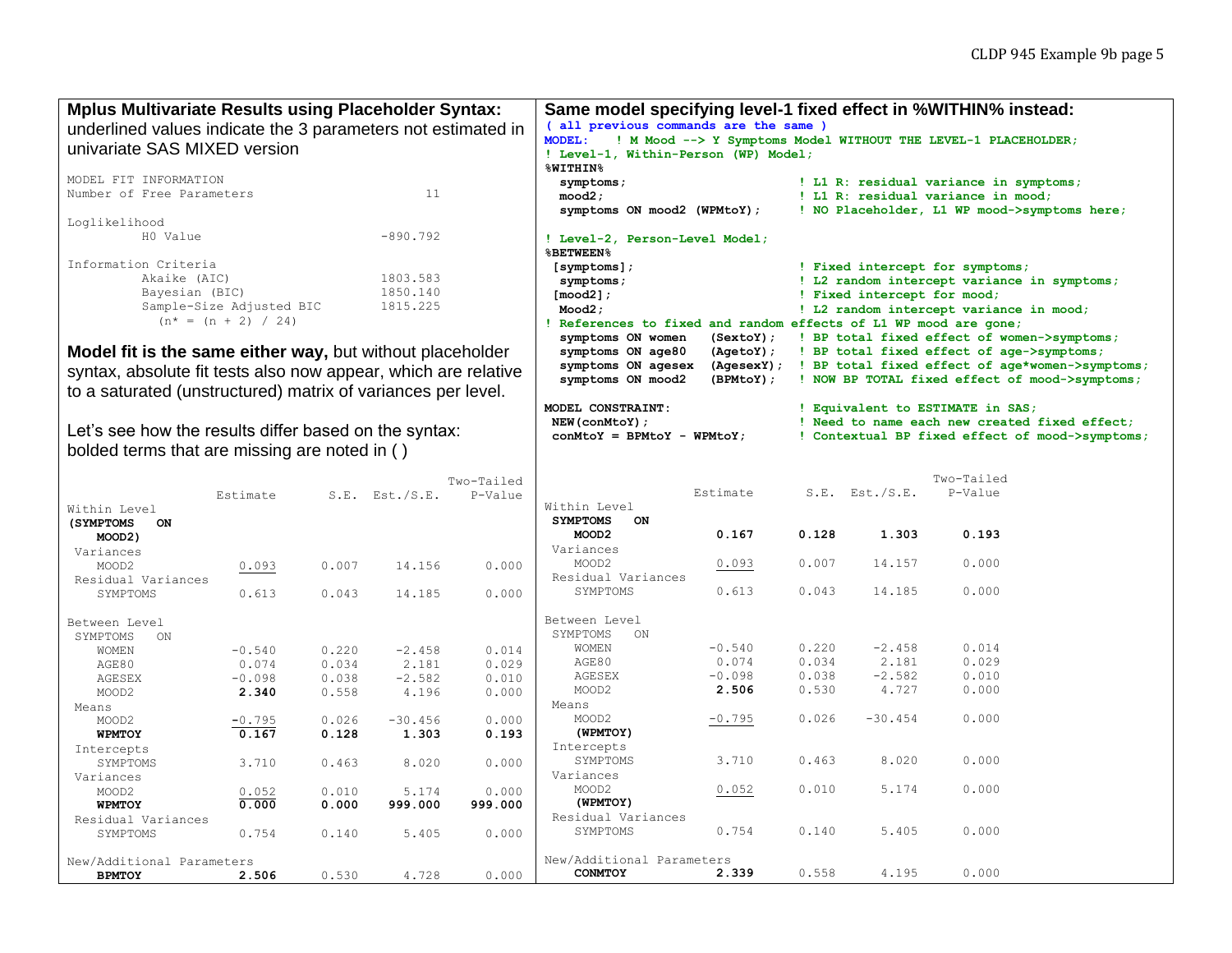#### **Step 3: Fitting the Full Mediation Model: Between-Person and Within-Person Stress (X) → Mood (M) → Symptoms (Y) For parallel interpretation of the level-2 fixed effects of stress, sex, age, and their interaction also now predict mood.**

```
A full simultaneous mediation model is not possible in univariate 
SAS, so here is Multivariate Mplus using placeholder syntax \rightarrow WP
+ BP Contextual effects:
TITLE: Full mediation model of Stress --> Mood --> Symptoms;
( DATA is the same ) 
VARIABLE:
! List of ALL variables in stacked data file, in order;
  NAMES ARE PersonID women age80 session symptoms
            mood2 stress PMstr40;
! List of ALL variables used in model (DEFINED variables at end);
  USEVARIABLES ARE symptoms women age80
                   mood2 stress PMstr40 agesex;
! Missing data codes (here, -999);
  MISSING ARE ALL (-999);
! Identify level-2 ID;
  CLUSTER = PersonID;
! Predictor variables with variation ONLY at level 1;
  WITHIN = stress; 
! Predictor variables with variation ONLY at level 2;
  BETWEEN = age80 women agesex PMstr40;
( DEFINE and ANALYSIS are the same )
MODEL: ! Full X Stress --> M Mood --> Y Symptoms Mediation Model
! Level-1, Within-Person (WP) Model;
%WITHIN% 
  symptoms; ! L1 R: residual variance in symptoms;
  mood2; ! L1 R: residual variance in mood;
  WPXtoM | mood2 ON stress; ! Placeholder L1 WP stress->mood;
  WPXtoY | symptoms ON stress; ! Placeholder L1 WP stress->symptoms;
  WPMtoY | symptoms ON mood2; ! Placeholder L1 WP mood->symptoms;
! Level-2, Person-Level Model; 
%BETWEEN%
 [symptoms]; ! Fixed intercept for symptoms;
 symptoms; ! L2 random intercept variance in symptoms;
 [mood2]; ! Fixed intercept for mood;
 Mood2; ! L2 random intercept variance in mood;
 [WPXtoM] (WPXtoM); ! L1 WP fixed effect of stress->mood;
  WPXtoM@0; ! L2 G: No random stress slope variance->mood;
 [WPXtoY] (WPXtoY); ! L1 WP fixed effect of stress->symptoms;
  WPXtoY@0; ! L2 G: No random stress slope variance->symptoms;
 [WPMtoY] (WPMtoY); ! L1 WP fixed effect of mood->symptoms;
  WPMtoY@0; ! L2 G: No random mood slope variance->symptoms;
symptoms mood2 ON women ; ! BP total fixed effects women->mood, symptoms;
symptoms mood2 ON age80; ! BP total fixed effects age->mood, symptoms;
symptoms mood2 ON agesex; ! BP total fixed effects age*women;
mood2 ON PMstr40(conXtoM); ! Context BP fixed effect stress->mood;
symptoms ON PMstr40(conXtoY); ! Context BP fixed effect stress->symptoms;
symptoms ON mood2 (conMtoY); ! Context BP effect of mood->symptoms;
                                                                         !!! Getting BP total fixed effects and all indirect effects;
                                                                         MODEL CONSTRAINT:
                                                                         NEW(BPXtoM BPXtoY BPMtoY WPind Conind BPind); 
                                                                         ! BP effects;
                                                                           BPXtoM = WPXtoM + conXtoM; ! BP total effect stress->mood;
                                                                           BPXtoY = WPXtoY + conXtoY; ! BP total effect stress->symptoms;
                                                                           BPMtoY = WPMtoY + conMtoY; ! BP effect of mood->symptoms;
                                                                         ! Indirect effects;
                                                                           WPind = WPXtoM*WPMtoY; ! WP indirect effect;
                                                                           Conind = conXtoM*conMtoY; ! BP contextual indirect effect;
                                                                           BPind = BPXtoM*BPMtoY; ! BP total indirect effect; 
                                                                         Note: MODEL INDIRECT is the usual way of obtaining indirect effects in 
                                                                         Mplus, but is not available for multilevel models. So we are using MODEL 
                                                                         CONSTRAINT to calculate the indirect effects ourselves to accomplish the 
                                                                         same thing. Further, although one can get bootstrapped p-values and 
                                                                         confidence intervals for single-level mediation models, they are not available 
                                                                         for multilevel mediation models. That means the p-values from the indirect 
                                                                         effects may be a little suspect, and other methods of assessing significance 
                                                                         may be needed for "best practice" (see Kris Preacher's website for online 
                                                                         tools for bootstrapping parameter estimates).
                                                                         Mplus Multivariate Results:
                                                                         MODEL FIT INFORMATION
                                                                         Number of Free Parameters 18
                                                                         Loglikelihood
                                                                                  H0 Value -864.198
                                                                        Information Criteria
                                                                                  Akaike (AIC) 1764.396
                                                                                Bayesian (BIC) 1840.580
                                                                                Sample-Size Adjusted BIC 1783.446
                                                                                  (n^* = (n + 2) / 24)
```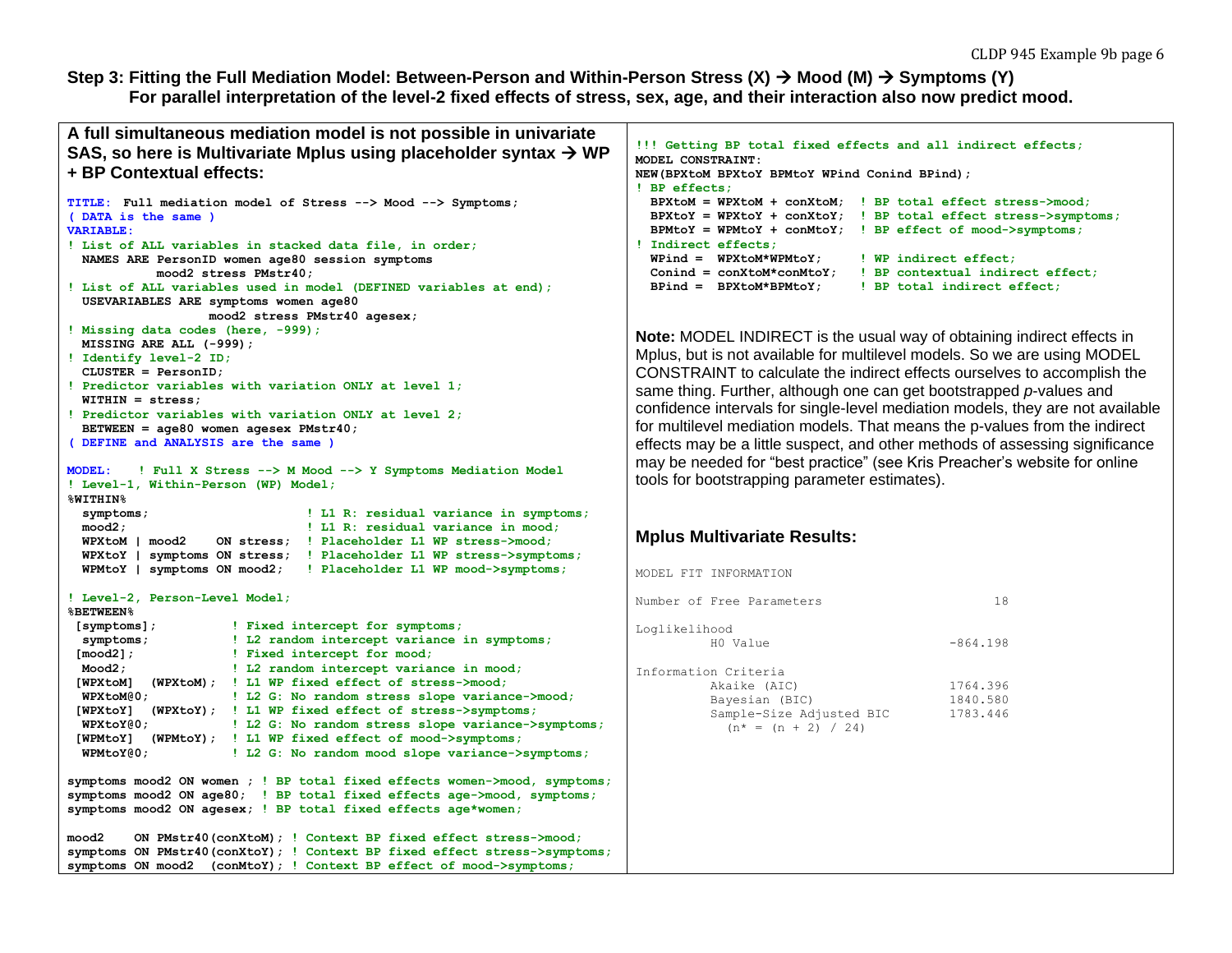| MODEL RESULTS             |          |       |                     |                       |                                                                                                                                                                                                                                                                                                                               |
|---------------------------|----------|-------|---------------------|-----------------------|-------------------------------------------------------------------------------------------------------------------------------------------------------------------------------------------------------------------------------------------------------------------------------------------------------------------------------|
| Within Level              | Estimate |       | $S.E.$ Est./ $S.E.$ | Two-Tailed<br>P-Value | Step 4: Same Model, Adding Mood*Sex Interactions $\rightarrow$ Symptoms<br>When I tried to estimate a latent variable interaction between level-2 observed<br>variable women and level-2 random intercept mood2, Mplus insisted that was an<br>observed variable interaction, which would instead be between original level-1 |
| Residual Variances        |          |       |                     |                       | mood and women. So I had to create a work-around that involved renaming the                                                                                                                                                                                                                                                   |
| SYMPTOMS                  | 0.612    | 0.043 | 14.184              | 0.000                 | mood random intercept:                                                                                                                                                                                                                                                                                                        |
| MOOD2                     | 0.089    | 0.006 | 14.146              | 0.000                 |                                                                                                                                                                                                                                                                                                                               |
| Between Level             |          |       |                     |                       | (all previous commands are the same )                                                                                                                                                                                                                                                                                         |
| SYMPTOMS<br>ON            |          |       |                     |                       | ! Full X Stress --> M Mood --> Y Symptoms Mediation Model + Mood*Sex<br><b>MODEL:</b>                                                                                                                                                                                                                                         |
| <b>WOMEN</b>              | $-0.534$ | 0.209 | $-2.553$            | 0.011                 | ! Level-1, Within-Person (WP) Model;                                                                                                                                                                                                                                                                                          |
| AGE80                     | 0.070    | 0.033 | 2.121               | 0.034                 | %WITHIN%                                                                                                                                                                                                                                                                                                                      |
| AGESEX                    | $-0.094$ | 0.036 | $-2.596$            | 0.009                 | ! L1 R: residual variance in symptoms;<br>symptoms;                                                                                                                                                                                                                                                                           |
| PMSTR40                   | 1.091    | 0.304 | 3.589               | 0.000                 | mood2;<br>! L1 R: residual variance in mood;                                                                                                                                                                                                                                                                                  |
| MOOD <sub>2</sub>         | 1.852    | 0.606 | 3.058               | 0.002                 | ON stress; ! Placeholder L1 WP stress->mood;<br>WPXtoM   mood2                                                                                                                                                                                                                                                                |
| MOOD2<br>ON               |          |       |                     |                       | symptoms ON stress; ! Placeholder L1 WP stress->symptoms;<br>WPXtoY  <br>WPMtoY   symptoms ON mood2;<br>! Placeholder L1 WP mood->symptoms;                                                                                                                                                                                   |
| <b>WOMEN</b>              | 0.008    | 0.054 | 0.151               | 0.880                 |                                                                                                                                                                                                                                                                                                                               |
| AGE80                     | 0.013    | 0.008 | 1.629               | 0.103                 | ! Level-2, Person-Level Model;                                                                                                                                                                                                                                                                                                |
| AGESEX                    | $-0.006$ | 0.009 | $-0.628$            | 0.530                 | <b>%BETWEEN%</b>                                                                                                                                                                                                                                                                                                              |
| PMSTR40                   | 0.124    | 0.079 | 1.561               | 0.119                 | [symptoms];<br>! Fixed intercept for symptoms;                                                                                                                                                                                                                                                                                |
|                           |          |       |                     |                       | ! L2 random intercept variance in symptoms;<br>symptoms;                                                                                                                                                                                                                                                                      |
| Means                     |          |       |                     |                       |                                                                                                                                                                                                                                                                                                                               |
| WPXTOM                    | 0.162    | 0.036 | 4.486               | 0.000                 | moodint BY mood2@1; ! Rename mood random intercept as latent variable;                                                                                                                                                                                                                                                        |
| WPXTOY                    | 0.085    | 0.097 | 0.872               | 0.383                 | [modint mod 2@0]<br>! Fixed intercept for moodint, not mood;                                                                                                                                                                                                                                                                  |
| WPMTOY                    | 0.141    | 0.131 | 1.077               | 0.281                 | $modint$ $mod2@0;$<br>! L2 G: random intercept variance for moodint, not mood;<br>! Now moodint replaces mood2 everywhere in the syntax below;                                                                                                                                                                                |
| Intercepts                |          |       |                     |                       |                                                                                                                                                                                                                                                                                                                               |
| SYMPTOMS                  | 3.340    | 0.540 | 6.184               | 0.000                 | [WPXtoM]<br>(WPXtoM); ! L1 WP fixed effect of stress->mood;                                                                                                                                                                                                                                                                   |
| MOOD2                     | $-0.880$ | 0.049 | $-17.879$           | 0.000                 | $WPK$ toM $@0;$<br>! L2 G: No random stress slope variance->mood;                                                                                                                                                                                                                                                             |
|                           |          |       |                     |                       | [WPXtoY]<br>(WPXtoY); ! L1 WP fixed effect of stress->symptoms;                                                                                                                                                                                                                                                               |
| Variances                 |          |       |                     |                       | ! L2 G: No random stress slope variance->symptoms;<br>WPXtoY@0;                                                                                                                                                                                                                                                               |
| WPXTOM                    | 0.000    | 0.000 | 999.000             | 999.000               | [WPMtoY] (WPMtoY); ! L1 WP fixed effect of mood->symptoms;                                                                                                                                                                                                                                                                    |
| WPXTOY                    | 0.000    | 0.000 | 999.000             | 999.000               | WPMtoY@0;<br>! L2 G: No random mood slope variance->symptoms;                                                                                                                                                                                                                                                                 |
| WPMTOY                    | 0.000    | 0.000 | 999.000             | 999.000               |                                                                                                                                                                                                                                                                                                                               |
|                           |          |       |                     |                       | symptoms moodint ON women; ! BP total fixed effects women->mood, symptoms;                                                                                                                                                                                                                                                    |
| Residual Variances        |          |       |                     |                       | symptoms moodint ON age80; ! BP total fixed effects age->mood, symptoms;                                                                                                                                                                                                                                                      |
| SYMPTOMS                  | 0.678    | 0.122 | 5.547               | 0.000                 | symptoms moodint ON agesex; ! BP total fixed effects age*women;                                                                                                                                                                                                                                                               |
| MOOD2                     | 0.040    | 0.008 | 4.802               | 0.000                 |                                                                                                                                                                                                                                                                                                                               |
|                           |          |       |                     |                       | moodint ON PMstr40(conXtoM);<br>! Context BP fixed effect stress->mood;                                                                                                                                                                                                                                                       |
| New/Additional Parameters |          |       |                     |                       | symptoms ON PMstr40(conXtoY);<br>! Context BP fixed effect stress->symptoms;                                                                                                                                                                                                                                                  |
| <b>BPXTOM</b>             | 0.286    | 0.070 | 4.063               | 0.000                 | symptoms ON moodint (conMtoY); ! Context BP effect of mood->symptoms;                                                                                                                                                                                                                                                         |
| BPXTOY                    | 1.175    | 0.289 | 4.067               | 0.000                 |                                                                                                                                                                                                                                                                                                                               |
| <b>BPMTOY</b>             | 1.993    | 0.576 | 3.459               | 0.001                 | WPMtoY ON women<br>(WPMsexY);<br>! Level-1 mood by sex->symptoms;                                                                                                                                                                                                                                                             |
|                           |          |       |                     |                       |                                                                                                                                                                                                                                                                                                                               |
| WPIND                     | 0.023    | 0.022 | 1.048               | 0.295                 | symptoms ON moodsex (conMsexY); ! Context mood*sex->symptoms;                                                                                                                                                                                                                                                                 |
| CONIND                    | 0.229    | 0.164 | 1.393               | 0.164                 |                                                                                                                                                                                                                                                                                                                               |
| <b>BPIND</b>              | 0.570    | 0.217 | 2.630               | 0.009                 | MODEL CONSTRAINT:<br>(all previous new effects stayed here )<br>NEW (BPMsexY) ;                                                                                                                                                                                                                                               |
|                           |          |       |                     |                       | BPMsexY = WPMsexY + $conMsexY$ ; ! BP $mod*sex$ ->symptoms;                                                                                                                                                                                                                                                                   |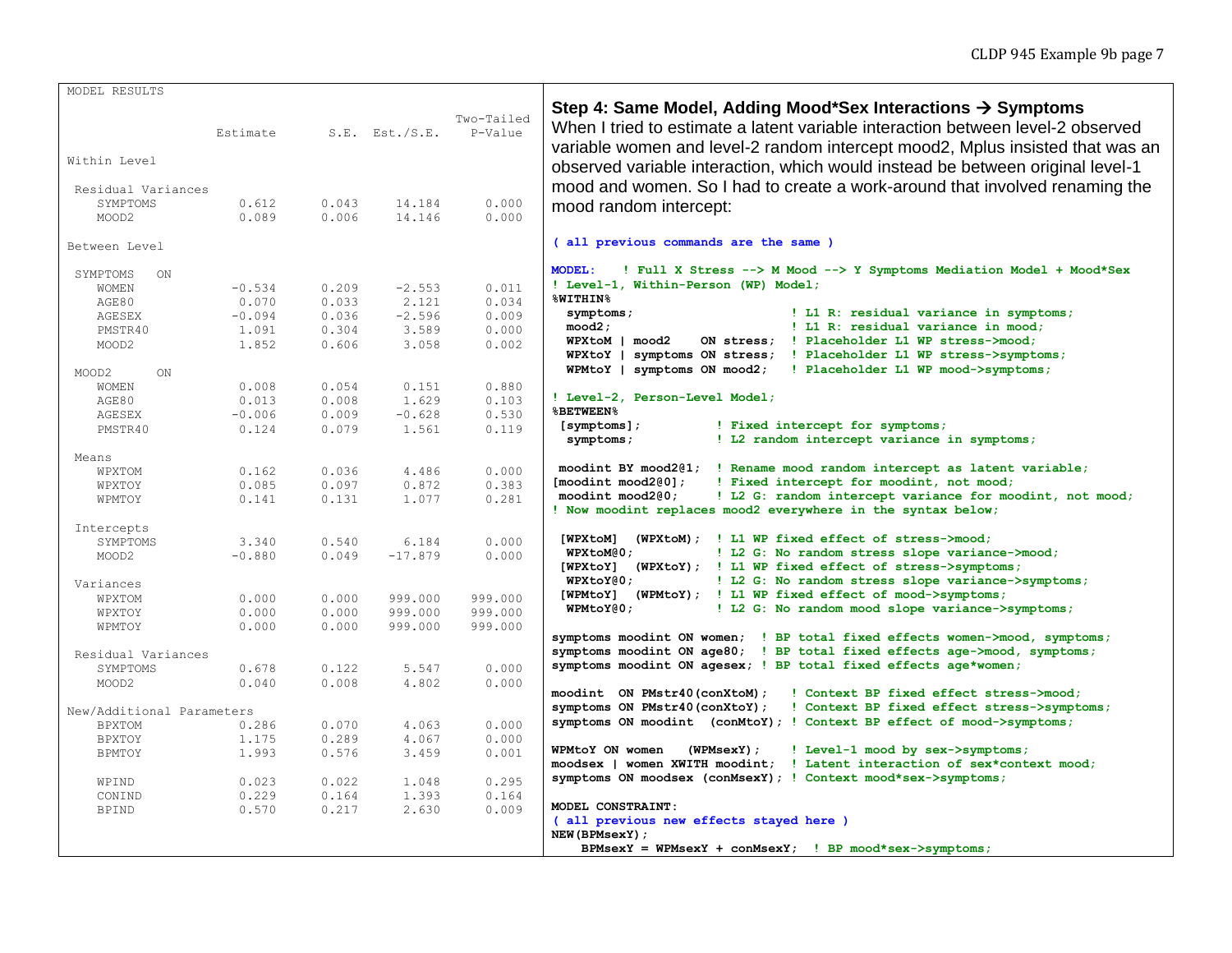## CLDP 945 Example 9b page 8

| Multivariate Mplus Results (a few minutes later): |                          |       |                     |            | Variances                                                |  |
|---------------------------------------------------|--------------------------|-------|---------------------|------------|----------------------------------------------------------|--|
|                                                   |                          |       |                     |            | 0.000<br>999.000<br>999.000<br>WPXTOM<br>0.000           |  |
| New effects are in bold                           |                          |       |                     |            | WPXTOY<br>0.000<br>0.000<br>999.000<br>999.000           |  |
| Number of Free Parameters                         |                          |       | 20                  |            | Residual Variances                                       |  |
| Loglikelihood                                     |                          |       |                     |            | SYMPTOMS<br>0.625<br>0.123<br>5.088<br>0.000             |  |
| H0 Value                                          |                          |       | $-862.992$          |            | 0.000<br>0.000<br>999.000<br>999.000<br>MOOD2            |  |
|                                                   |                          |       |                     |            | 0.039<br>0.008<br>4.738<br>0.000                         |  |
| Information Criteria                              |                          |       |                     |            | MOODINT                                                  |  |
| Akaike (AIC)<br>1765.984                          |                          |       |                     |            | 999.000<br>WPMTOY<br>0.000<br>0.000<br>999.000           |  |
| Bayesian (BIC)                                    |                          |       |                     |            |                                                          |  |
|                                                   |                          |       | 1850.633            |            | New/Additional Parameters                                |  |
|                                                   | Sample-Size Adjusted BIC |       | 1787.150            |            | 0.070<br>4.237<br>0.000<br><b>BPXTOM</b><br>0.296        |  |
|                                                   | $(n^* = (n + 2) / 24)$   |       |                     |            | BPXTOY<br>1.072<br>0.295<br>3.628<br>0.000               |  |
|                                                   |                          |       |                     |            | BPMTOY<br>4.068<br>1.478<br>2.753<br>0.006               |  |
| MODEL RESULTS                                     |                          |       |                     |            | 0.008<br>0.031<br>0.260<br>0.795<br>WPIND                |  |
|                                                   |                          |       |                     | Two-Tailed | 0.564<br>0.394<br>1.433<br>0.152<br>CONIND               |  |
|                                                   | Estimate                 |       | $S.E.$ Est./ $S.E.$ | P-Value    | 1.205<br>0.535<br>2.253<br>0.024<br><b>BPIND</b>         |  |
| Within Level                                      |                          |       |                     |            | <b>BPMSEXY</b><br>$-2.287$<br>1.509<br>$-1.516$<br>0.130 |  |
|                                                   |                          |       |                     |            |                                                          |  |
| Residual Variances                                |                          |       |                     |            |                                                          |  |
| SYMPTOMS                                          | 0.611                    | 0.043 | 14.191              | 0.000      |                                                          |  |
| MOOD2                                             | 0.090                    | 0.006 | 14.095              | 0.000      |                                                          |  |
|                                                   |                          |       |                     |            |                                                          |  |
| Between Level                                     |                          |       |                     |            |                                                          |  |
|                                                   |                          |       |                     |            |                                                          |  |
| MOODINT BY                                        |                          |       |                     |            |                                                          |  |
| MOOD2                                             | 1.000                    | 0.000 | 999.000             | 999.000    |                                                          |  |
|                                                   |                          |       |                     |            |                                                          |  |
| MOODINT<br>ON                                     |                          |       |                     |            |                                                          |  |
| <b>WOMEN</b>                                      | 0.006                    | 0.054 | 0.119               | 0.905      |                                                          |  |
| AGE80                                             | 0.014                    | 0.008 | 1.706               | 0.088      |                                                          |  |
| AGESEX                                            | $-0.006$                 | 0.009 | $-0.689$            | 0.491      |                                                          |  |
| PMSTR40                                           | 0.140                    | 0.079 | 1.787               | 0.074      |                                                          |  |
|                                                   |                          |       |                     |            |                                                          |  |
| WPMTOY<br>ON                                      |                          |       |                     |            |                                                          |  |
| <b>WOMEN</b>                                      | 0.107                    | 0.198 | 0.542               | 0.588      |                                                          |  |
|                                                   |                          |       |                     |            |                                                          |  |
| SYMPTOMS<br>ON                                    |                          |       |                     |            |                                                          |  |
| MOODINT                                           | 4.016                    | 1.501 | 2.675               | 0.007      |                                                          |  |
| <b>MOODSEX</b>                                    | $-2.394$                 | 1.531 | $-1.564$            | 0.118      |                                                          |  |
|                                                   |                          |       |                     |            |                                                          |  |
| SYMPTOMS<br>ON                                    |                          |       |                     |            |                                                          |  |
| WOMEN                                             | $-2.529$                 | 1.325 | $-1.909$            | 0.056      |                                                          |  |
| AGE80                                             | 0.040                    | 0.041 | 0.965               | 0.335      |                                                          |  |
| AGESEX                                            | $-0.063$                 | 0.044 | $-1.422$            | 0.155      |                                                          |  |
| PMSTR40                                           | 0.987                    | 0.310 | 3.180               | 0.001      |                                                          |  |
|                                                   |                          |       |                     |            |                                                          |  |
| Means                                             |                          |       |                     |            |                                                          |  |
| WPXTOM                                            | 0.156                    | 0.036 | 4.309               | 0.000      |                                                          |  |
| WPXTOY                                            | 0.085                    | 0.097 | 0.881               | 0.378      |                                                          |  |
|                                                   |                          |       |                     |            |                                                          |  |
|                                                   |                          |       |                     |            |                                                          |  |
| Intercepts                                        |                          |       |                     |            |                                                          |  |
| SYMPTOMS                                          | 5.151                    | 1.299 | 3.964               | 0.000      |                                                          |  |
| MOOD2                                             | 0.000                    | 0.000 | 999.000             | 999.000    |                                                          |  |
| MOODINT                                           | $-0.876$                 | 0.049 | $-17.888$           | 0.000      |                                                          |  |
| WPMTOY                                            | 0.053                    | 0.201 | 0.261               | 0.794      |                                                          |  |
|                                                   |                          |       |                     |            |                                                          |  |